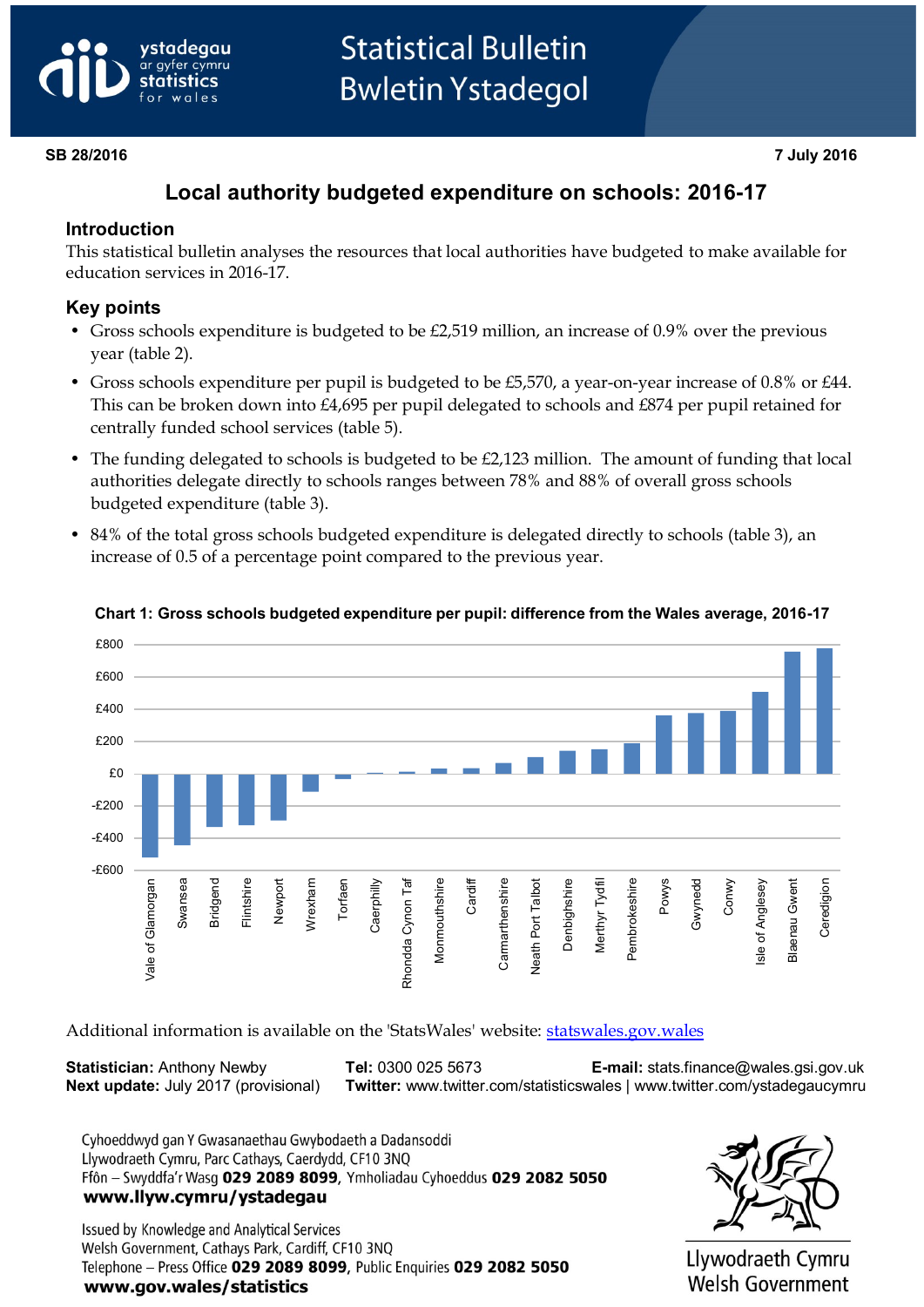Net revenue expenditure is the amount of expenditure which is supported by council tax and general support from central government, plus (or minus) any appropriations from (or to) financial reserves.

Table 1 shows Newport has the largest percentage increase in education net revenue expenditure at 4.1% whilst Flintshire has the largest decrease of 0.8%.

|                          |           |           |           |            | £ thousand |
|--------------------------|-----------|-----------|-----------|------------|------------|
|                          |           |           |           |            | 2016-17    |
|                          |           |           | Change in |            | Indicator  |
|                          |           |           | 2016-17   |            | based      |
|                          |           |           | over      | Percentage | assessment |
|                          | 2015-16   | 2016-17   | 2015-16   | change     | (BA)(b)    |
| Isle of Anglesey         | 48,714    | 49,330    | 616       | 1.3        | 51,536     |
| Gwynedd                  | 89,185    | 89,004    | $-181$    | $-0.2$     | 90,326     |
| Conwy                    | 80,878    | 81,306    | 427       | 0.5        | 77,707     |
| Denbighshire             | 75,412    | 77,067    | 1,655     | 2.2        | 75,179     |
| Flintshire               | 107,227   | 106,389   | $-838$    | $-0.8$     | 111,525    |
| Wrexham                  | 92,303    | 94,372    | 2,069     | 2.2        | 94,398     |
| Powys                    | 94,422    | 94,168    | $-254$    | $-0.3$     | 96,754     |
| Ceredigion               | 52,525    | 52,834    | 310       | 0.6        | 52,476     |
| Pembrokeshire            | 86,789    | 87,149    | 360       | 0.4        | 89,246     |
| Carmarthenshire          | 134,367   | 134,172   | $-195$    | $-0.1$     | 137,838    |
| Swansea                  | 154,987   | 157,893   | 2,906     | 1.9        | 163,356    |
| <b>Neath Port Talbot</b> | 97,176    | 100,572   | 3,397     | 3.5        | 102,897    |
| <b>Bridgend</b>          | 105,634   | 106,125   | 491       | 0.5        | 102,050    |
| Vale of Glamorgan        | 96,128    | 96,587    | 459       | 0.5        | 95,180     |
| Cardiff                  | 242,035   | 250,947   | 8,912     | 3.7        | 235,390    |
| Rhondda Cynon Taf        | 187,040   | 188,710   | 1,670     | 0.9        | 179,668    |
| Merthyr Tydfil           | 44,603    | 45.712    | 1,110     | 2.5        | 43,019     |
| Caerphilly               | 136,768   | 137,179   | 412       | 0.3        | 138,879    |
| <b>Blaenau Gwent</b>     | 50,993    | 51,048    | 55        | 0.1        | 48,872     |
| Torfaen                  | 71,379    | 71,776    | 397       | 0.6        | 69,524     |
| Monmouthshire            | 56,825    | 56,545    | $-280$    | $-0.5$     | 58,709     |
| Newport                  | 103,026   | 107,253   | 4,227     | 4.1        | 111,773    |
| Wales                    | 2,208,413 | 2,236,138 | 27,725    | 1.3        | 2,226,304  |

**Table 1: Budgeted net revenue expenditure on education (a)** 

Source: RA/Section 52 education budget statements

(a) The figures are on a 'net' basis, i.e. excluding grant for post-16 provision in schools and other expenditure funded by specific government grants.

(b) The indicator based assessments (IBAs) are not intended as spending targets. Local authorities set their own spending priorities under the Welsh revenue support grant distribution system.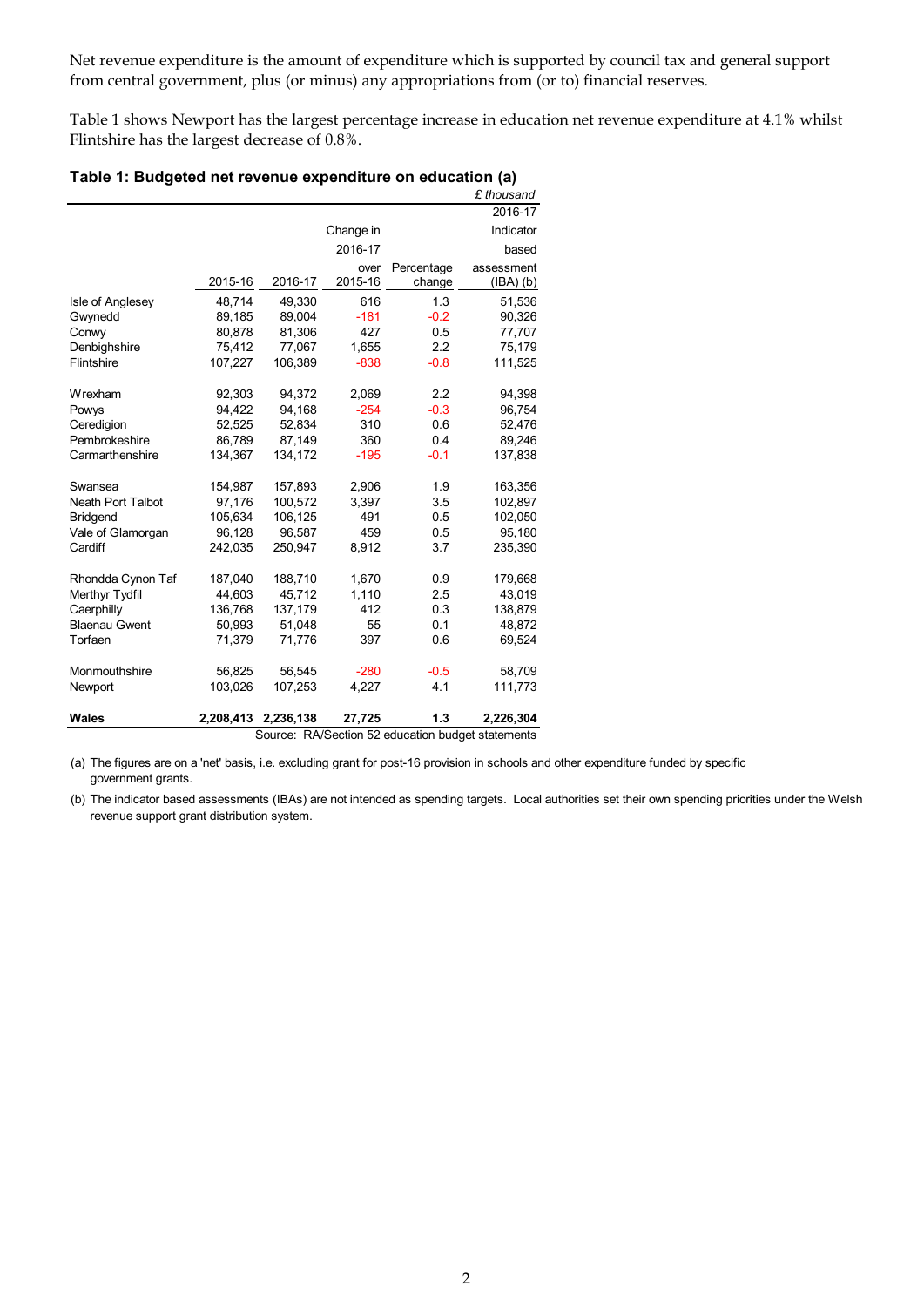Table 2 shows that Neath Port Talbot has the largest increase of 3.9% in gross schools expenditure with Monmouthshire having the largest decrease at 1.3%.

| Table 2: Schools budgeted expenditure (a) |  |
|-------------------------------------------|--|
|-------------------------------------------|--|

|                          |                                        |           |              | £ thousand |  |  |  |  |
|--------------------------|----------------------------------------|-----------|--------------|------------|--|--|--|--|
|                          | Gross schools budgeted expenditure (b) |           |              |            |  |  |  |  |
|                          |                                        |           |              |            |  |  |  |  |
|                          |                                        |           | Change in    |            |  |  |  |  |
|                          |                                        |           | 2016-17 over | Percentage |  |  |  |  |
|                          | 2015-16                                | 2016-17   | 2015-16      | change     |  |  |  |  |
| Isle of Anglesey         | 56,140                                 | 56,475    | 335          | 0.6        |  |  |  |  |
| Gwynedd                  | 98,106                                 | 97,898    | $-208$       | $-0.2$     |  |  |  |  |
| Conwy                    | 91,796                                 | 92,167    | 372          | 0.4        |  |  |  |  |
| Denbighshire             | 85,799                                 | 86,799    | 1,001        | 1.2        |  |  |  |  |
| Flintshire               | 121,110                                | 119,971   | $-1,139$     | $-0.9$     |  |  |  |  |
| Wrexham                  | 100,967                                | 102,769   | 1,802        | 1.8        |  |  |  |  |
| Powys                    | 105,995                                | 104,989   | $-1,006$     | $-0.9$     |  |  |  |  |
| Ceredigion               | 59,513                                 | 59,580    | 67           | 0.1        |  |  |  |  |
| Pembrokeshire            | 99,591                                 | 99,012    | $-579$       | $-0.6$     |  |  |  |  |
| Carmarthenshire          | 151,534                                | 151,837   | 303          | 0.2        |  |  |  |  |
| Swansea                  | 175,930                                | 176,409   | 479          | 0.3        |  |  |  |  |
| <b>Neath Port Talbot</b> | 107,665                                | 111,906   | 4,242        | 3.9        |  |  |  |  |
| <b>Bridgend</b>          | 119,742                                | 120,281   | 539          | 0.5        |  |  |  |  |
| Vale of Glamorgan        | 109.059                                | 109,105   | 46           | 0.0        |  |  |  |  |
| Cardiff                  | 277,908                                | 288,422   | 10,514       | 3.8        |  |  |  |  |
| Rhondda Cynon Taf        | 213,577                                | 215,010   | 1,433        | 0.7        |  |  |  |  |
| Merthyr Tydfil           | 48,019                                 | 48,879    | 860          | 1.8        |  |  |  |  |
| Caerphilly               | 152,342                                | 152,186   | $-155$       | $-0.1$     |  |  |  |  |
| <b>Blaenau Gwent</b>     | 55,124                                 | 55,283    | 158          | 0.3        |  |  |  |  |
| Torfaen                  | 78,802                                 | 79,492    | 690          | 0.9        |  |  |  |  |
| Monmouthshire            | 64,251                                 | 63,410    | $-841$       | $-1.3$     |  |  |  |  |
| Newport                  | 122,604                                | 126,886   | 4,282        | 3.5        |  |  |  |  |
| Wales                    | 2,495,573                              | 2,518,768 | 23,194       | 0.9        |  |  |  |  |

Source: RA/Section 52 education budget statements

(a) Covers all elements of LEA spending that relate to school provision, i.e. school budget plus the LEA budget, including central administration of the LEA, less spending on home to college transport and further education and training for young persons and adults. The figures include the cost of educating pupils with statements of special educational needs who are educated out of county.

(b) Figures are on a 'gross' basis, i.e. including funding from all sources.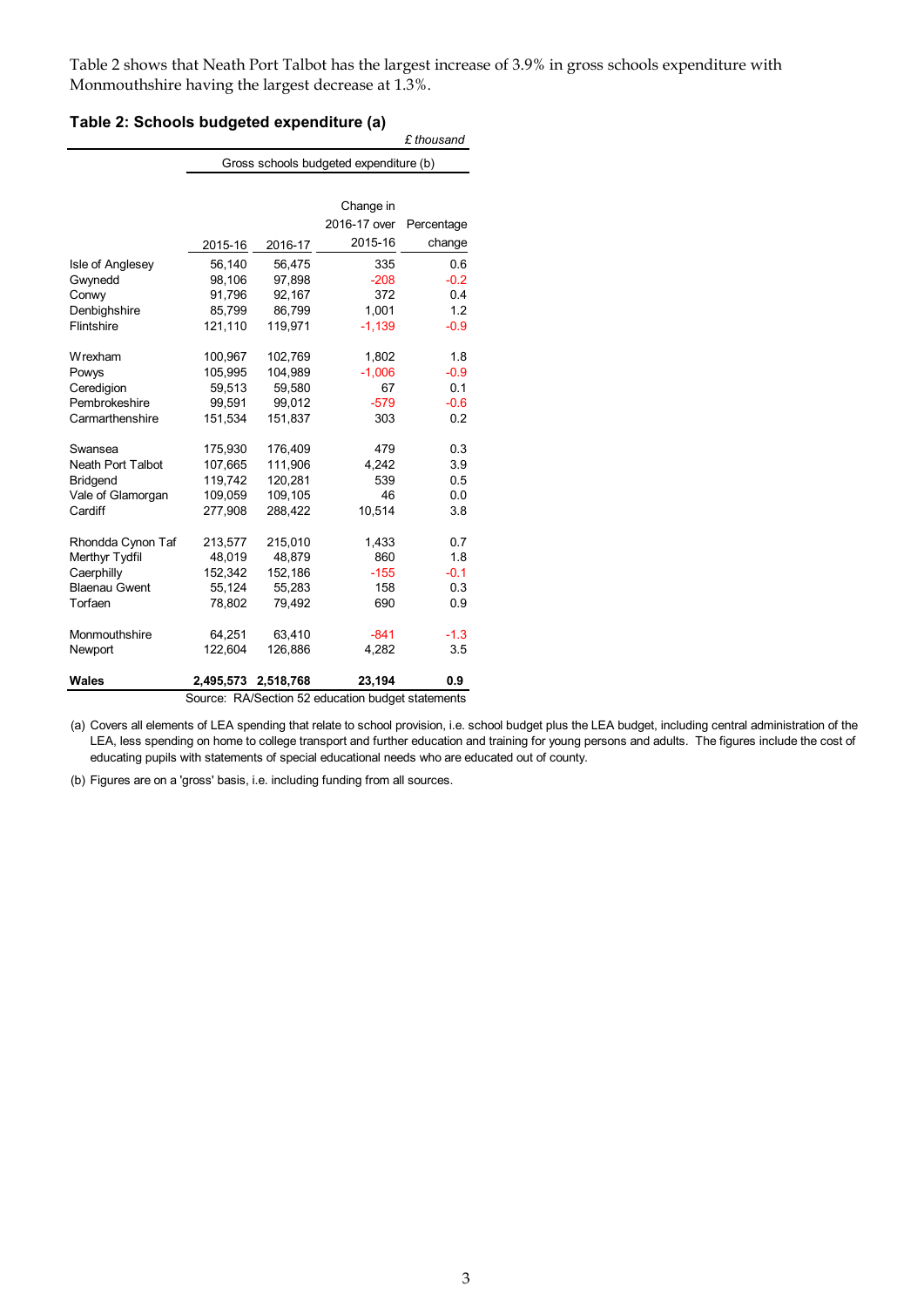Table 3 shows delegated schools budgets increased by 1.6% compared with the previous year. Cardiff has the highest percentage increase at 5.7% and also the highest delegation rate at 88.2%. Powys and Ceredigion have the lowest rate at 78.0% mainly due to high home to school transport costs which cannot be delegated.

#### **Table 3: Delegated School Budget**

|                          |                              |           |           |                                                   | £ thousand |
|--------------------------|------------------------------|-----------|-----------|---------------------------------------------------|------------|
|                          | Delegated schools budget (a) |           |           |                                                   |            |
|                          |                              |           | Change in |                                                   |            |
|                          |                              |           | 2016-17   |                                                   | Delegation |
|                          |                              |           | over      | Percentage                                        | Rate (b)   |
|                          | 2015-16                      | 2016-17   | 2015-16   | change                                            | 2016-17    |
| Isle of Anglesey         | 46,470                       | 46,940    | 470       | 1.0                                               | 83.1%      |
| Gwynedd                  | 81,677                       | 81,672    | -5        | $-0.0$                                            | 83.4%      |
| Conwy                    | 77,272                       | 78,156    | 884       | 1.1                                               | 84.8%      |
| Denbighshire             | 74,009                       | 74,639    | 630       | 0.9                                               | 86.0%      |
| Flintshire               | 100,951                      | 103,221   | 2,269     | 2.2                                               | 86.0%      |
| Wrexham                  | 85,770                       | 87,190    | 1,420     | 1.7                                               | 84.8%      |
| Powys                    | 83,634                       | 81,900    | $-1,734$  | $-2.1$                                            | 78.0%      |
| Ceredigion               | 46,562                       | 46,476    | $-86$     | $-0.2$                                            | 78.0%      |
| Pembrokeshire            | 84,969                       | 84,928    | $-41$     | $-0.0$                                            | 85.8%      |
| Carmarthenshire          | 126,514                      | 126,656   | 142       | 0.1                                               | 83.4%      |
| Swansea                  | 147,013                      | 149,597   | 2,584     | 1.8                                               | 84.8%      |
| <b>Neath Port Talbot</b> | 89,468                       | 90,642    | 1,174     | 1.3                                               | 81.0%      |
| <b>Bridgend</b>          | 100,818                      | 102,809   | 1,991     | 2.0                                               | 85.5%      |
| Vale of Glamorgan        | 93,524                       | 95,164    | 1,640     | 1.8                                               | 87.2%      |
| Cardiff                  | 240,685                      | 254,320   | 13,634    | 5.7                                               | 88.2%      |
| Rhondda Cynon Taf        | 176,937                      | 178,084   | 1,146     | 0.6                                               | 82.8%      |
| Merthyr Tydfil           | 40,753                       | 42,090    | 1,337     | 3.3                                               | 86.1%      |
| Caerphilly               | 123,372                      | 125,022   | 1,650     | 1.3                                               | 82.2%      |
| <b>Blaenau Gwent</b>     | 47,063                       | 47,154    | 91        | 0.2                                               | 85.3%      |
| Torfaen                  | 66,193                       | 66,311    | 118       | 0.2                                               | 83.4%      |
| Monmouthshire            | 52,885                       | 52,008    | $-876$    | $-1.7$                                            | 82.0%      |
| Newport                  | 103,600                      | 108,339   | 4,739     | 4.6                                               | 85.4%      |
| Wales                    | 2,090,141                    | 2,123,319 | 33,178    | 1.6                                               | 84.3%      |
|                          |                              |           |           | Source: RA/Section 52 education budget statements |            |

(a) Figures are on a 'gross' basis, i.e. including funding from all sources.

(b) The delegation rate is calculated by dividing the amounts delegated to schools by the gross schools budgeted expenditure. Delegation rates will vary based on the services provided centrally by local authorities.



**Chart 2: Delegation rates: percentage point difference from the Wales average, 2016-17**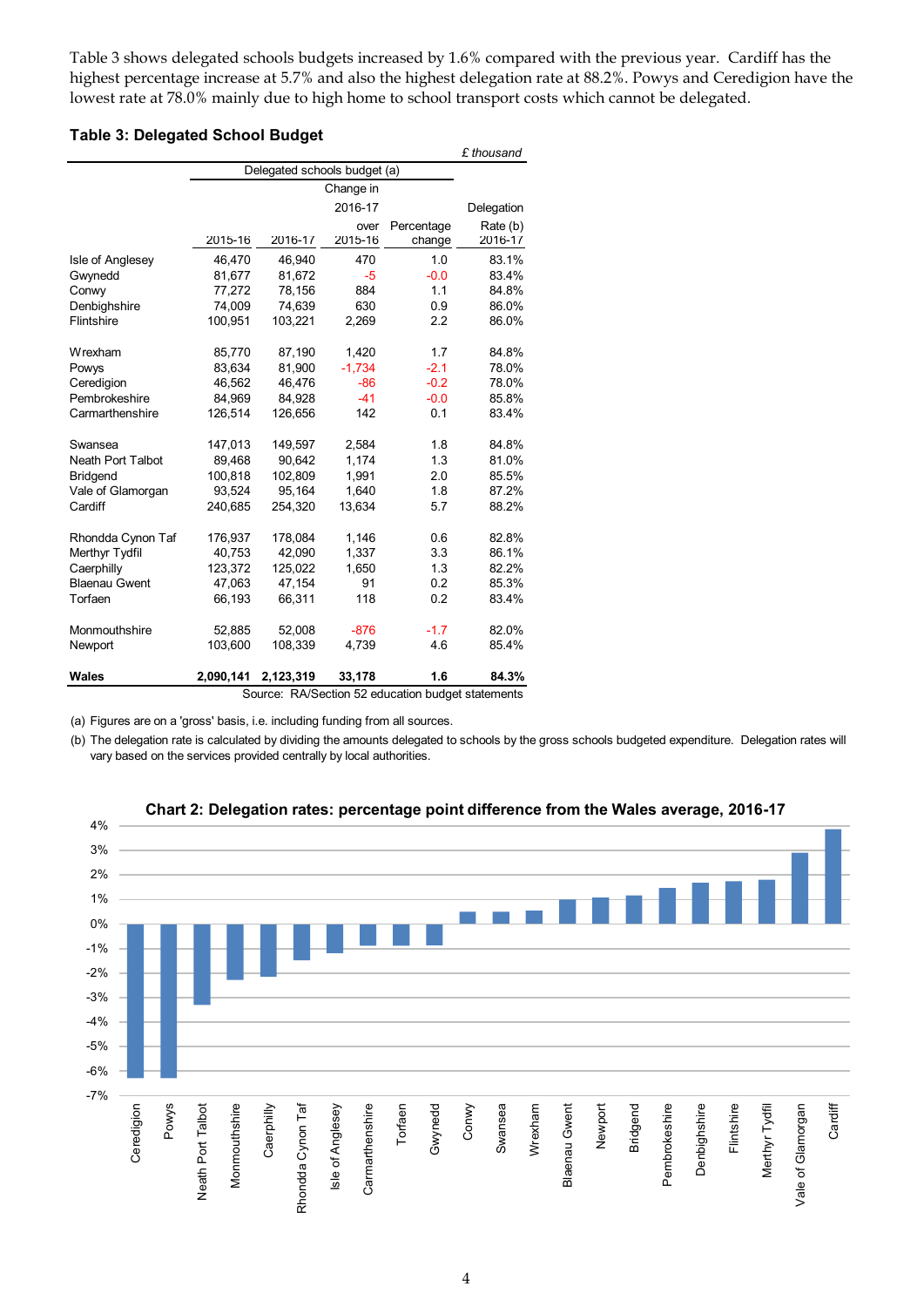Between 2004 and 2014, the proportion of budget delegated to schools has varied from 75% to 82%. This figure has increased to 84.3% in 2016-17. This is in the context of a commitment by the Education and Skills Minister for Local Authorities to delegate 85% of all school funding directly to schools by 2014-15.





(a) The data is not wholly comparable with previous years due to the movement of Flying Start expenditure from Education to Social Services in 2015-16.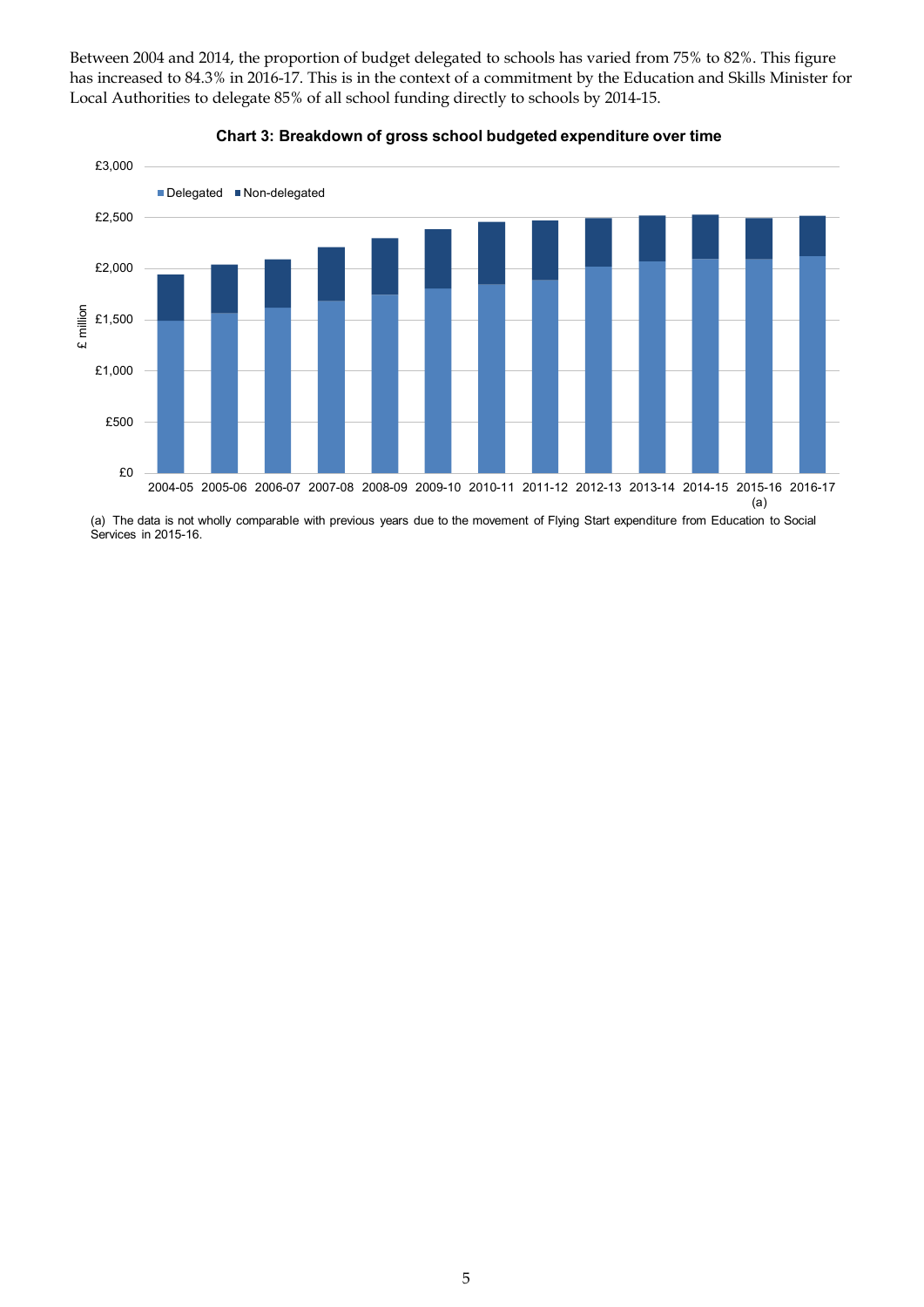Table 4 shows budgeted expenditure per pupil on centrally funded schools services. The Vale of Glamorgan retains the least amount of funding centrally at £645 per pupil whilst Ceredigion retains the most at £1,396 per pupil.

#### **Table 4: Centrally funded schools budgets, 2016-17 (a)**

|                          |                |                |                         |         |             |                   |             |            |         |                             |                | £ per pupil |              |
|--------------------------|----------------|----------------|-------------------------|---------|-------------|-------------------|-------------|------------|---------|-----------------------------|----------------|-------------|--------------|
|                          | Schools budget |                |                         |         |             | <b>LEA</b> budget |             |            |         |                             |                |             | Memo:        |
|                          |                |                |                         |         | Capital     |                   |             |            |         |                             |                | Total       | Centrally    |
|                          | Special        |                |                         |         | expenditure |                   |             | Access to  |         |                             |                | centrally   | funded       |
|                          | educational    | Inter          |                         | Other   | charged to  | Special           |             | education  | Home to |                             | Other          | funded      | schools      |
|                          | needs          | authority      |                         | schools | revenue     | educational       | School      | (excluding | school  | Strategic                   | <b>LEA</b>     | schools     | budget       |
|                          | (b)            | recoupment     | Staff                   | budget  | account     | needs             | improvement | transport) |         | transport management budget |                | budget      | (£ thousand) |
| Isle of Anglesey         | 201            | 36             | $\mathbf{1}$            | 100     | $\mathbf 0$ | 111               | 53          | 48         | 219     | 256                         | 0              | 1,026       | 9,535        |
| Gwynedd                  | 160            | $\overline{7}$ | 5                       | 158     | 71          | $30\,$            | 86          | 53         | 228     | 188                         | 0              | 986         | 16,226       |
| Conwy                    | 88             | 5              | $\overline{2}$          | 263     | 0           | 34                | 71          | 29         | 291     | 123                         | 0              | 906         | 14,011       |
| Denbighshire             | 151            | $-112$         | $\overline{4}$          | 136     | 0           | 32                | 87          | 151        | 258     | 93                          | 0              | 800         | 12,160       |
| Flintshire               | 215            | 66             | $\Omega$                | 52      | 0           | 22                | 72          | 47         | 188     | 70                          | $\mathbf 0$    | 733         | 16,751       |
| Wrexham                  | 116            | 58             | 4                       | 233     | 0           | 34                | 49          | 49         | 192     | 92                          | 0              | 828         | 15,579       |
| Powys                    | 243            | $-20$          | 5                       | 277     | 17          | 14                | 58          | $-6$       | 513     | 203                         | 0              | 1,305       | 23,089       |
| Ceredigion               | 253            | $-30$          | 3                       | 222     | 0           | 25                | 130         | 122        | 471     | 201                         | 0              | 1,396       | 13,104       |
| Pembrokeshire            | 85             | 58             | $\pmb{0}$               | 78      | 0           | 62                | 52          | 41         | 286     | 157                         | 0              | 819         | 14,084       |
| Carmarthenshire          | 94             | $-0$           | 2                       | 133     | 0           | 73                | 113         | 23         | 316     | 181                         | 0              | 935         | 25,181       |
| Swansea                  | 252            | 20             | 29                      | 48      | 0           | 40                | 57          | 108        | 194     | 31                          | 0              | 779         | 26,812       |
| <b>Neath Port Talbot</b> | 80             | 39             | $\mathbf{1}$            | 238     | $\mathbf 0$ | 101               | 45          | 92         | 298     | 120                         | 64             | 1,078       | 21,265       |
| <b>Bridgend</b>          | 186            | 6              | $\overline{\mathbf{4}}$ | 75      | 79          | 40                | 47          | 30         | 161     | 133                         | 0              | 761         | 17,471       |
| Vale of Glamorgan        | 159            | $-101$         | $\overline{2}$          | 234     | 0           | 41                | 42          | 89         | 84      | 96                          | 0              | 645         | 13,941       |
| Cardiff                  | 94             | 41             | 5                       | 133     | 0           | 15                | 34          | 138        | 123     | 80                          | 0              | 663         | 34,102       |
| Rhondda Cynon Taf        | 113            | 62             | 6                       | 165     | 0           | 47                | 20          | 178        | 251     | 118                         | 0              | 959         | 36,926       |
| Merthyr Tydfil           | 145            | 34             | 6                       | 37      | 0           | 57                | 52          | 57         | 195     | 209                         | $\overline{2}$ | 795         | 6,789        |
| Caerphilly               | 208            | 60             | 19                      | 229     | $\mathbf 0$ | 44                | 53          | 25         | 199     | 158                         | 0              | 995         | 27,164       |
| <b>Blaenau Gwent</b>     | 243            | $-16$          | 17                      | 26      | 14          | 59                | 77          | 151        | 197     | 156                         | $\overline{7}$ | 930         | 8,129        |
| Torfaen                  | 53             | 44             | $\mathbf{1}$            | 181     | 0           | 40                | 93          | 83         | 181     | 228                         | 15             | 918         | 13,181       |
| Monmouthshire            | 154            | 28             | $\mathbf 0$             | 153     | 0           | 30                | 54          | 29         | 344     | 216                         | 0              | 1,007       | 11,402       |
| Newport                  | 105            | 119            | $\mathbf 0$             | 113     | 0           | $\overline{7}$    | 52          | 146        | 147     | 83                          | 0              | 772         | 18,547       |
| <b>Wales</b>             | 148            | 25             | 6                       | 149     | 8           | 40                | 58          | 84         | 225     | 127                         | 3              | 874         | 395,449      |
| Minimum                  | 53             | $-112$         | $\mathbf 0$             | 26      | 0           | $\overline{7}$    | 20          | $-6$       | 84      | 31                          | 0              | 645         |              |
| Maximum                  | 253            | 119            | 29                      | 277     | 79          | 111               | 130         | 178        | 513     | 256                         | 64             | 1,396       |              |

Source: RA/Section 52 education budget statements

(a) Schools expenditure covers all elements of local education authority spending that relate to school provision. Figures are on a 'gross' basis, i.e. including funding from all sources.

(b) Figures include the cost of educating pupils with statements of special educational needs who are educated out of county. Expenditure on pupil referral units is included, however the pupil numbers are not included in the calculation of 'spend per pupil' as they are not available from the section 52 return. Please see notes for definitions.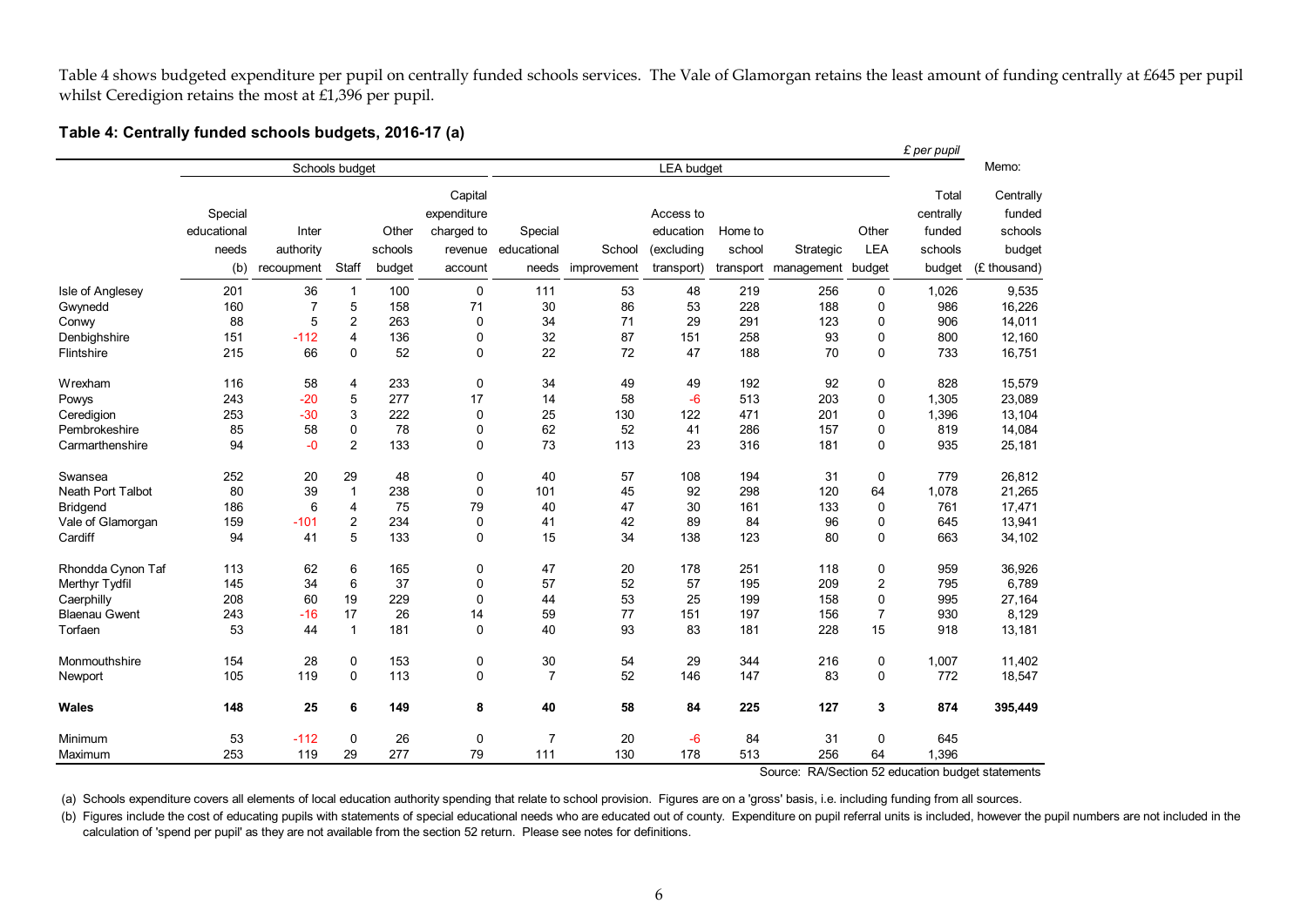Table 5 shows the total gross schools budgeted expenditure per pupil. Ceredigion has the highest spend per pupil at £6,349 whilst the Vale of Glamorgan has the lowest at £5,051. Neath Port Talbot has the highest increase in spend per pupil over the previous year of 3.1%. Monmouthshire has a decrease of 1.3%.

|                      |                          |                |       |           |         |                       |                                              |         |                                           | £ per pupil          |  |
|----------------------|--------------------------|----------------|-------|-----------|---------|-----------------------|----------------------------------------------|---------|-------------------------------------------|----------------------|--|
|                      | Delegated schools budget |                |       |           |         |                       |                                              |         | Gross schools budgeted<br>expenditure (b) |                      |  |
|                      | Nursery                  | Primary Middle |       | Secondary | Special | All<br>sectors<br>(b) | Centrally<br>funded<br>schools<br>budget (b) | 2015-16 | 2016-17                                   | Percentage<br>change |  |
| Isle of Anglesey     |                          | 4,721          |       | 5,232     | 17,033  | 5,051                 | 1,026                                        | 6,058   | 6,077                                     | 0.3                  |  |
| Gwynedd              |                          | 4,587          |       | 5,180     | 17,541  | 4,961                 | 986                                          | 5,963   | 5,947                                     | $-0.3$               |  |
| Conwy                |                          | 4,564          |       | 5,239     | 19,616  | 5,054                 | 906                                          | 5,942   | 5,960                                     | 0.3                  |  |
| Denbighshire         |                          | 4,262          | 4,469 | 5,150     | 21,468  | 4,913                 | 800                                          | 5,628   | 5,713                                     | 1.5                  |  |
| Flintshire           |                          | 4,156          |       | 4,721     | 17,519  | 4,519                 | 733                                          | 5,300   | 5,252                                     | $-0.9$               |  |
| Wrexham              | 20,630                   | 4,102          |       | 5,174     | 14,014  | 4,632                 | 828                                          | 5,381   | 5,460                                     | 1.5                  |  |
| Powys                | k,                       | 4,044          | 5,280 | 4,748     | 19,877  | 4,628                 | 1,305                                        | 5,887   | 5,933                                     | 0.8                  |  |
| Ceredigion           |                          | 4,531          | 5,830 | 5,150     | . $(c)$ | 4,953                 | 1,396                                        | 6,322   | 6,349                                     | 0.4                  |  |
| Pembrokeshire        |                          | 4,599          |       | 5,101     | 20,986  | 4,941                 | 819                                          | 5,710   | 5,760                                     | 0.9                  |  |
| Carmarthenshire      | 4,699                    | 4,208          |       | 5,150     | 27,596  | 4,702                 | 935                                          | 5,630   | 5,637                                     | 0.1                  |  |
| Swansea              |                          | 3,967          |       | 4,704     | 19,903  | 4,347                 | 779                                          | 5,176   | 5,126                                     | $-1.0$               |  |
| Neath Port Talbot    |                          | 4,113          | 5,267 | 4,781     | 19,071  | 4,596                 | 1,078                                        | 5,503   | 5,674                                     | 3.1                  |  |
| <b>Bridgend</b>      |                          | 3,866          |       | 4,665     | 23,234  | 4,479                 | 761                                          | 5,254   | 5,240                                     | $-0.3$               |  |
| Vale of Glamorgan    | 6,920                    | 3,846          | 4,561 | 4,510     | 24,508  | 4,406                 | 645                                          | 5,083   | 5,051                                     | $-0.6$               |  |
| Cardiff              | 11,004                   | 4,391          |       | 5,259     | 21,979  | 4,941                 | 663                                          | 5,475   | 5,604                                     | 2.3                  |  |
| Rhondda Cynon Taf    | 6,936                    | 4,057          | 5,961 | 4,994     | 16,048  | 4,626                 | 959                                          | 5,505   | 5,585                                     | 1.5                  |  |
| Merthyr Tydfil       | 6,114                    | 4,405          |       | 5,160     | 17,418  | 4,929                 | 795                                          | 5,795   | 5,723                                     | $-1.2$               |  |
| Caerphilly           | ÷.                       | 4.174          |       | 4,889     | 28,617  | 4,581                 | 995                                          | 5,507   | 5,576                                     | 1.3                  |  |
| <b>Blaenau Gwent</b> |                          | 5,047          | 5,355 | 5,420     | 23,302  | 5,396                 | 930                                          | 6,241   | 6,327                                     | 1.4                  |  |
| Torfaen              | 9,500                    | 4,226          |       | 4,807     | 22,915  | 4,619                 | 918                                          | 5,466   | 5,537                                     | 1.3                  |  |
| Monmouthshire        |                          | 4,124          |       | 4,795     | 56,760  | 4,595                 | 1,007                                        | 5,675   | 5,602                                     | $-1.3$               |  |
| Newport              | 7,661                    | 4,013          |       | 4,829     | 25,730  | 4,510                 | 772                                          | 5,131   | 5,282                                     | 2.9                  |  |
| Wales                | 8,145                    | 4,210          | 5,295 | 4,958     | 20,636  | 4,695                 | 874                                          | 5,526   | 5,570                                     | 0.8                  |  |
| Minimum              | 4,699                    | 3,846          | 4,469 | 4,510     | 14,014  | 4,347                 | 645                                          | 5,083   | 5,051                                     | $-1.3$               |  |
| Maximum              | 20,630                   | 5,047          | 5,961 | 5,420     | 56,760  | 5,396                 | 1,396                                        | 6,322   | 6,349                                     | 3.1                  |  |

#### **Table 5: Total gross schools budgeted expenditure per pupil, 2016-17 (a)**

Source: RA/Section 52 education budget statements

(a) Figures are on a 'gross' basis, i.e. including funding from all sources.

(b) The £ per pupil figures shown here are an average across all sectors.

(c) There are no special schools within Ceredigion, although the LA has classes within mainstream education which cater for pupils with statements of special educational needs.



**Chart 4: Breakdown of gross schools budgeted expenditure, 2016-17**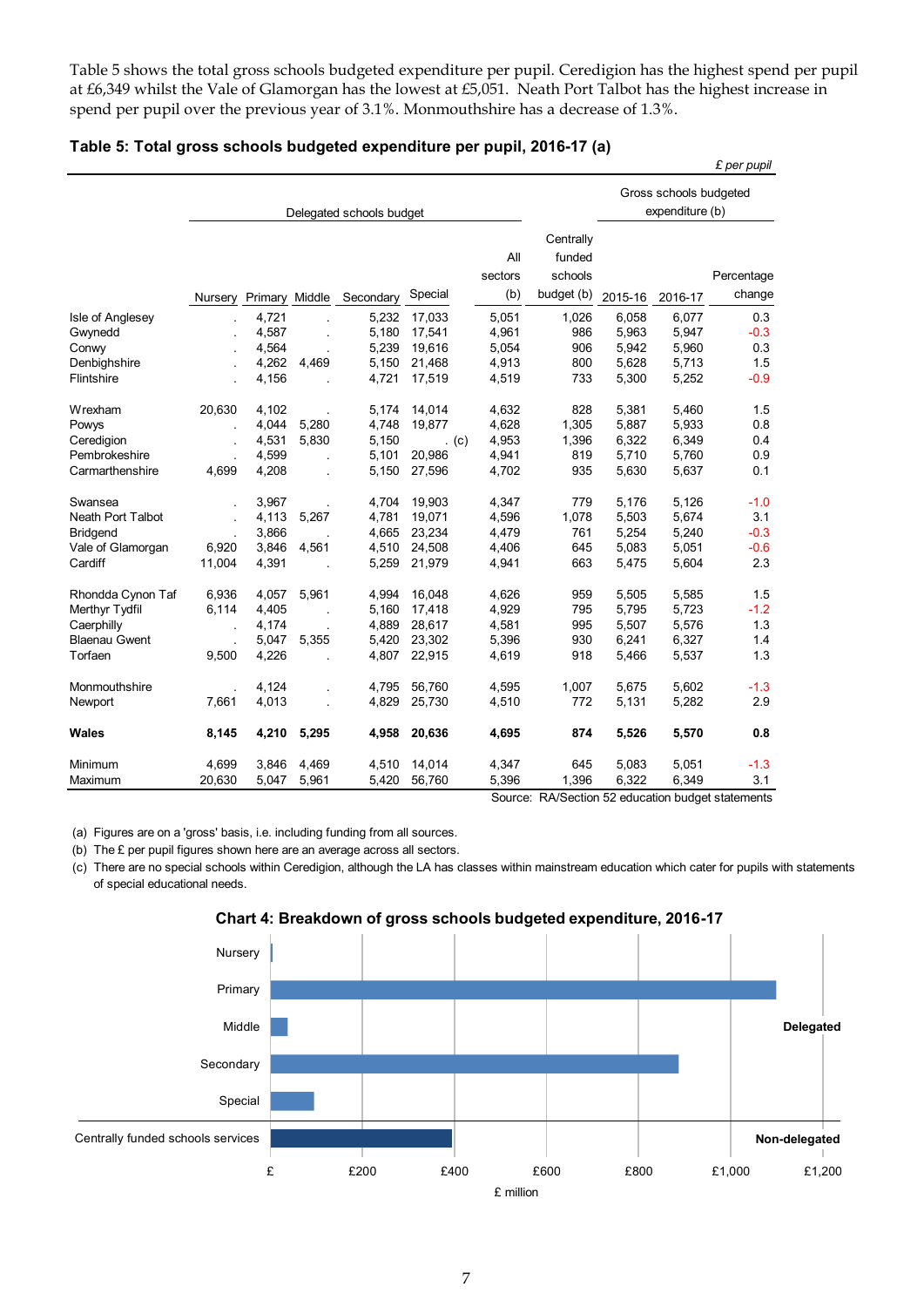## **Technical notes on Budgeted Expenditure on Schools**

#### **Data sources**

Budget returns for education spending are required by section 52 of the Schools Standards and Framework Act 1998. Authorities' Section 52 returns and Revenue Account (RA) forms have been used to determine overall changes in local authority budgets, changes in education budgets and amounts delegated to schools.

The numbers of pupils used for the calculations are based on full-time equivalent pupil numbers in nursery, primary, secondary and special schools, as shown in S52 Part 1 returns, i.e. the pupil numbers on which Local Authorities (LAs) based their budgets.

#### **Policy Context**

The gross schools budgeted expenditure is made up of the delegated schools budget, the schools budget and the LEA budget and includes funding from all sources. In 2012-13, the Minister for Education and Skills made a commitment for Local Authorities to delegate 85% of all school funding directly to schools by 2014-15. The Minister also made a commitment to increase net delegated school budgets every year by 1% above the block grant received from the UK Government.

#### **Definitions**

#### **Sources of funding**

Local authority budgets for education services are funded mainly from shares of revenue support grant, council tax and redistributed non-domestic rates. In addition, funding is provided through specific grants provided by the Welsh Government, including grants for post-16 provision in schools. The grant for post-16 provision in schools forms part of core funding for schools and is part of a local authority's schools budget.

The provisions of the Education Act 2002 brought into force for financial year 2004-05 through the "LEA Budget, Schools Budget and Individual Schools Budget (Wales) Regulations 2003" require local authorities to allocate expenditure to 3 budgets. These are: **LEA budget** (covers central LA functions involved in Additional Learning Needs; school improvement; access to education; further education and training for young persons and adults and strategic management - as set out in Schedule 1 to the 2003 Regulations), **the schools budget** (covers expenditure directly aimed at supporting schools and comprises of expenditure on services for which the LA retains funding centrally, such as: Additional Learning Needs services, school meals and milk and the **Individual Schools Budget** or funding delegated to schools.

To focus comparisons, non-school expenditure such as further education and training for young persons and adults, youth service and home to college transport have been excluded throughout.

#### **Comparison with England**

In January 2012 we published a [statistical article](http://gov.wales/statistics-and-research/local-authortiy-budgets-education/?lang=en) explaining why the Wales data cannot be compared with England. This situation has not changed as due to the rollout of Academies in England we continue to be unable to produce school budget data on a consistent basis. We are in continued dialogue with the Department for Education in England regarding how this can be resolved in the future.

The Chief Statistician published an update in March 2015 on the current state of the comparison which can be found using the following link: [gov.wales/statistics-and-research/about/user-engagement/chief-statisticians-update/?lang=en](http://gov.wales/statistics-and-research/about/user-engagement/chief-statisticians-update/?lang=en)

#### **Quality**

Wales collect 100% of returns from all twenty-two unitary authorities. We publish a detailed quality [report](http://gov.wales/statistics-and-research/council-tax-dwellings/local-government-finance-statistics-quality-report/?lang=en) on Welsh Local Government Finance statistics.

#### **Flying Start Expenditure**

For 2015-16 onwards, authorities were asked to report flying start consistently and class all related expenditure as Social Services rather than Education.